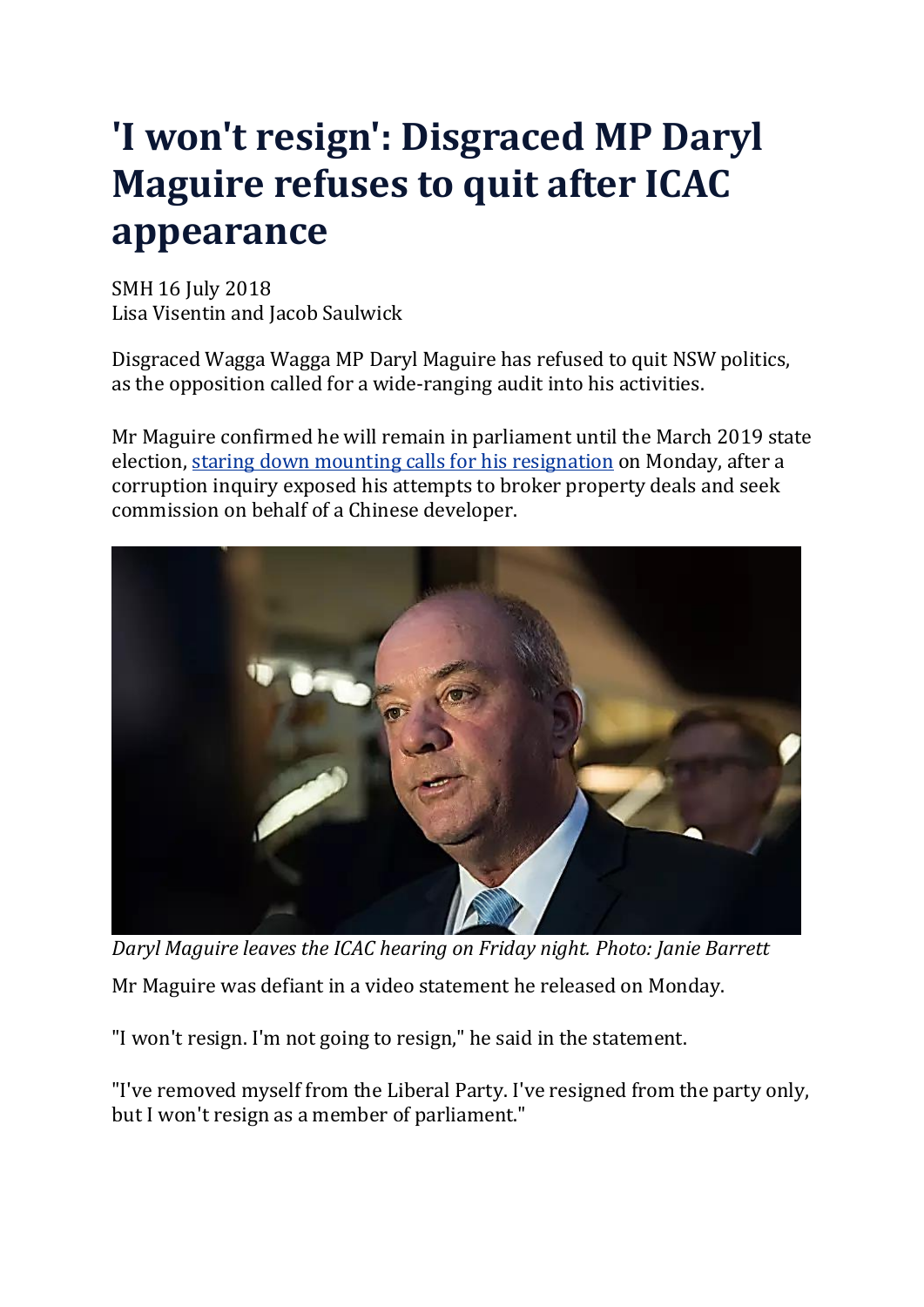A byelection could cause a rift between the coalition, with senior National Party members eager to contest the Wagga Wagga seat, an electorate which they regard as traditional Nationals country.

Under the coalition agreement struck between the two parties, the Nationals cannot run candidates in Liberal seats.

However, in the event of a byelection it is understood the agreement does not prevent the Nationals from fielding a candidate and making it a three-way contest against the Liberal Party and Labor.

"Why would we ever give that seat up to the Nats?" a Liberal minister told the *Herald*.

Mr Maguire, who also resigned his post as parliamentary secretary for counter terrorism, said he had "breached a very strict code of conduct for parliamentary secretaries, but I still can continue to work on behalf of the Wagga Wagga electorate".

He said he had already planned not to recontest the seat, but said "these events had brought forward a decision I had already made".

Among his reasons for not quitting, he said it would be "unreasonable" to trigger a byelection, describing it as a "cost the taxpayer doesn't need."

Instead, he will now move to the cross-bench as an independent, where he will continue to be paid an MP's base salary of \$165,066 per year until March.

Shortly after he finished giving evidence before the Independent Commission Against Corruption inquiry on Friday, Mr Maguire quit the NSW Liberal Party and his position as parliamentary secretary.

The ICAC played tapped phone [conversations](https://www.smh.com.au/link/follow-20170101-p4zrcl) he had with Michael Hawatt, a Liberal Canterbury councillor, during which he boasted about his "mega client", Chinese property developer Country Garden.

In one conversation, Mr Maguire told Mr Hawatt that Country Garden might put him on retainer and pay him a "couple of grand a day."

However, Mr Maguire also told the ICAC that while he had sought deals, none had eventuated.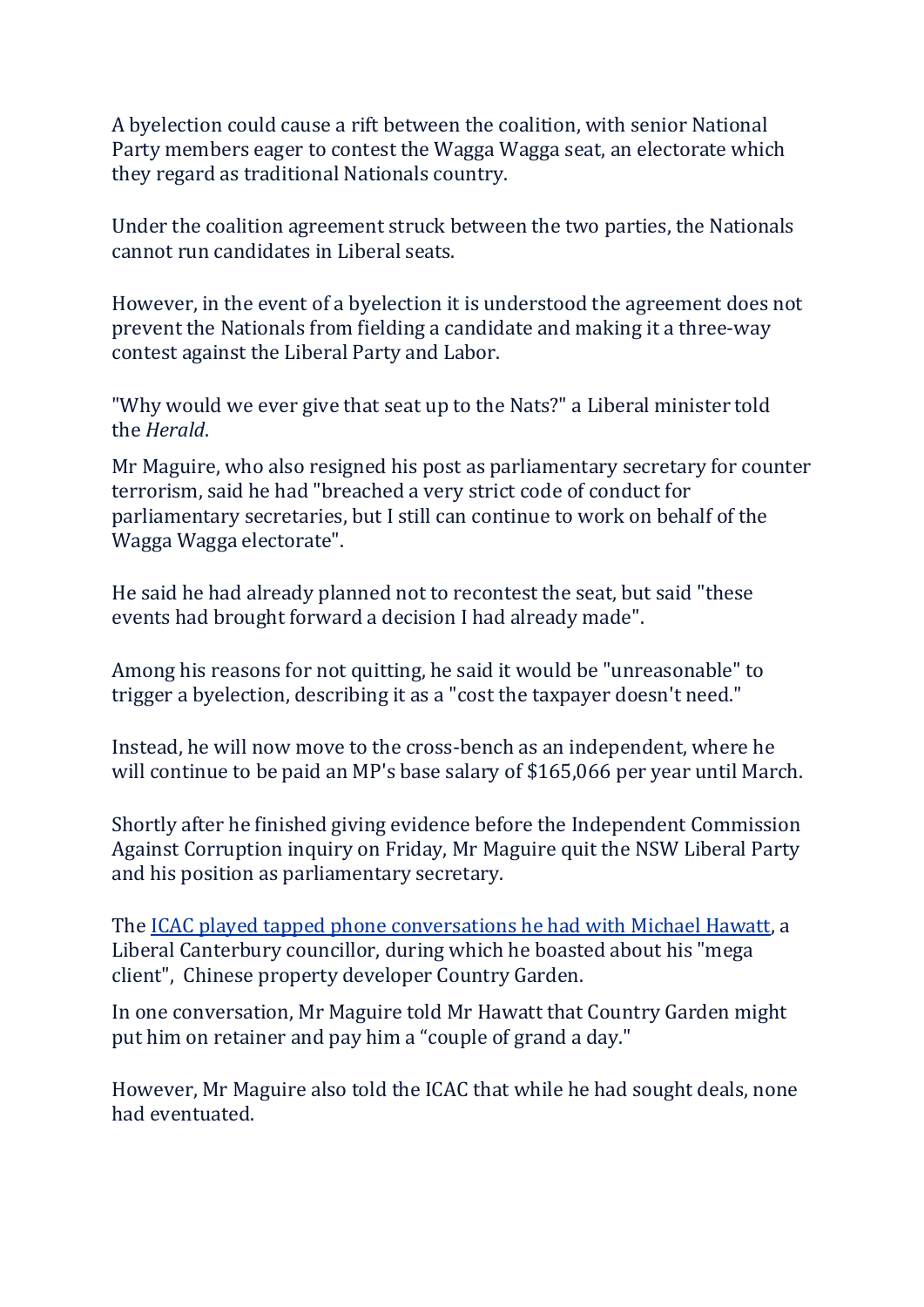

*Daryl Maguire quit the Liberal party after it was revealed at ICAC that he had tried broker deals for a "mega big" client with a former Canterbury councillor*.

It has since emerged that NSW Planning Minister Anthony Roberts met with Country Garden executives on August 9, 2017, at Mr Maguire's request.

According to notes of the meeting, seen by the *Herald*, Mr Roberts held a "meet and greet only" with Country Garden executives Mr Baiyuan Su and Mr G.T. Hu, and their Australian head of investment Tim Lakos, and Mr Maguire.

The notes refer to the meeting as an "introduction through Daryl Maguire" and "not to discuss a specific project." The meeting was disclosed on Mr Roberts' ministerial diaries register.

Addressing the issue on Monday, Mr Roberts said it was a 15-minute introductory meeting.

"I have a rule in my office - that is part of a strengthened policy around planning - and that is I will not talk about individual planning issues with anyone in meetings," he said.

Acting opposition leader Michael Daley called on Premier Gladys Berejiklian to conduct a "full and complete" audit of all meetings brokered by Mr Maguire with government MPs.

"What other meetings has he arranged?" Mr Daley said. "We want Gladys Berejiklian now to shine a light on all of Daryl Maguire's dealings over many years.